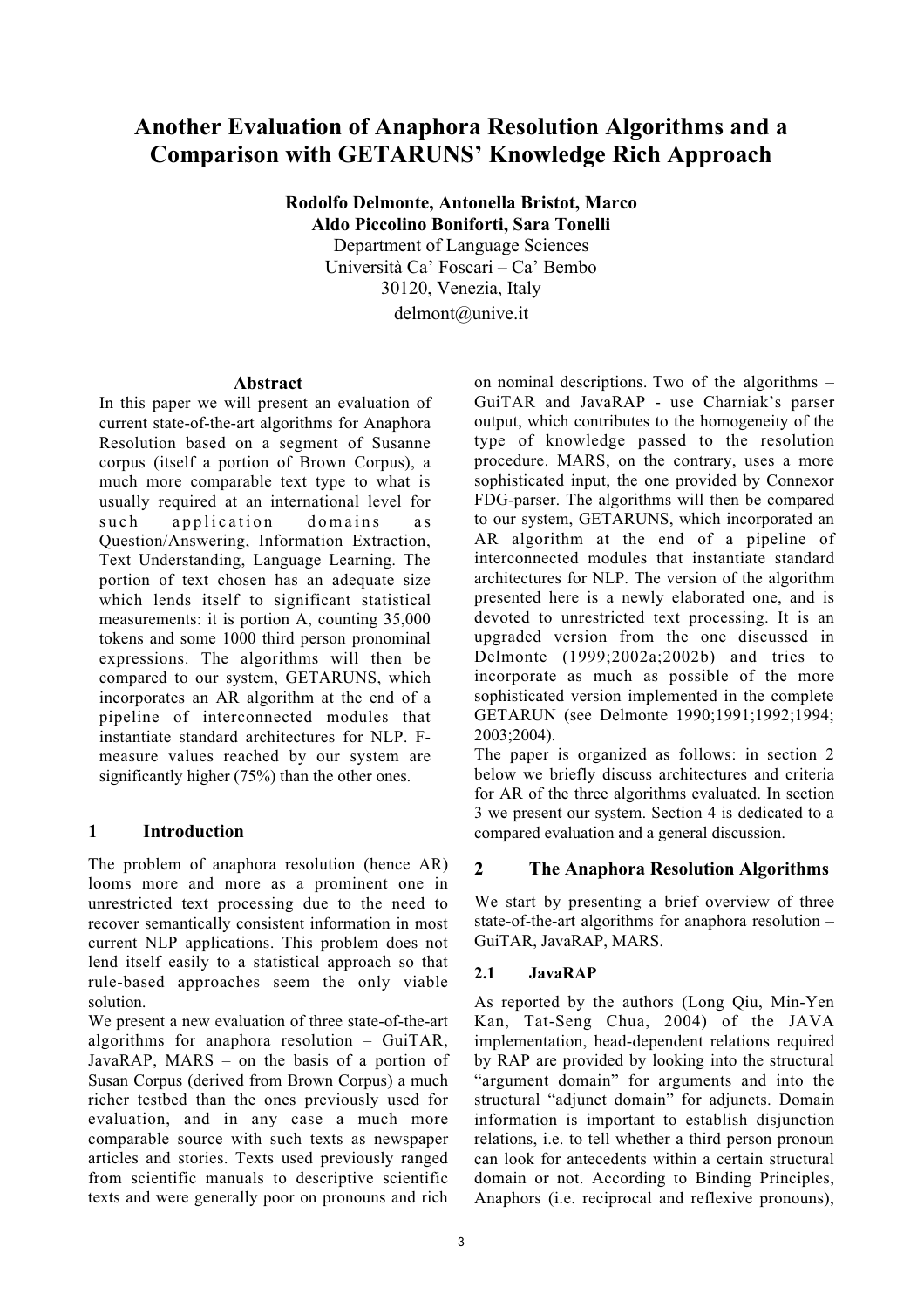must be bound – search for their binder-antecedent – in their same binding domain – roughly corresponding to the notion of structural "argument/adjunct domain". Within the same domains, Pronouns must be free. Head-argument or head-adjunct relation is determined whenever two or more NPs are sibling of the same VP.

Additional information is related to agreement features, which in the case of pronominal expressions are directly derived. As for nominal expressions, features are expressed in case they are either available on the verb – for SUBJect NPs– or else if they are expressed on the noun and some other tricks are performed for conjoined nouns. Gender is looked up in the list of names available on the web. This list is also used to provide the semantic feature of animacy.

RAP is also used to find pleonastic pronouns, i.e. pronouns which have no referents. To detect conditions for pleonastic pronouns a list of patterns is indicated, which used both lexical and structural information.

Salience weight is produced for each candidate antecedent from a set of salience factors. These factors include main Grammatical Relations, Headedness, non Adverbiality, belonging to the same sentence. The information is computed again by RAP, directly on the syntactic structure. The weight computed for each noun phrase is divided by two in case the distance from the current sentence increases. Only NPs contained within a distance of three sentences preceding the anaphor are considered by JavaRAP.

# 2.2 GuiTAR

The authors (Poesio, M. and Mijail A. Kabadjov 2004) present their algorithm as an attempt at providing a domain independent anaphora resolution module, "that developers of NLE applications can pick off the shelf in the way of tokenizers, POS taggers, parsers, or Named Entity classifiers". For these reasons, GuiTAR has been designed to be as independent as possible from other modules, and to be as modular as possible, thus "allowing for the possibility of replacing specific components (e.g., the pronoun resolution component)".

The authors have also made an attempt at specifying what they call the Minimal Anaphoric Syntax (MAS) and have devised a markup language based on GNOME mark-up scheme. In MAS, Nominal Expressions constitute the main processing units, and are identified with the tag  $NE \leq ne$ , which have a CAT attribute, specifying the NP type: the-np, pronoun etc., as well as Person, Number and Gender attributes for agreement features. Also the internal structure of the NP is marked with Mod and NPHead tags.

The pre-processing phase uses a syntactic guesser which is a chunker of NPs based on heuristics. All NEs add up to a discourse model – or better History List - which is then used as the basic domain where Discourse Segments are contained. Each Discourse Segment in turn may be constituted by one or more Utterances. Each Utterance in turn contains a list of forward looking centers Cfs.

The Anaphora Resolution algorithm implemented is the one proposed by MARS which will be commented below. The authors also implemented a simple algorithm for resolving Definite Descriptions on the basis of the History List by a same head matching approach.

#### 2.3 MARS

The approach is presented as a knowledge poor anaphora resolution algorithm (Mitkov R. [1995;1998]), which makes use of POS and NP chunking, it tries to individuate pleonastic "it" occurrences, and assigns animacy. The weighting algorithm seems to contain the most original approach. It is organized with a filtering approach by a series of indicators that are used to boost or reduce the score for antecedenthood to a given NP. The indicators are the following ones:

FNP (First NP); INDEF (Indefinite NP); IV (Indicating Verbs); REI (Lexical Reiteration); SH (Section Heading Preference); CM (Collocation Match); PNP (Prepositional Noun Phrases); IR (Immediate Reference); SI (Sequential Instructions); RD (Referential Distance); TP (Term Preference), As the author comments, antecedent indicators (preferences) play a decisive role in tracking down the antecedent from a set of possible candidates. Candidates are assigned a score (-1, 0, 1 or 2) for each indicator; the candidate with the highest aggregate score is proposed as the antecedent.

The authors comment is that antecedent indicators have been identified empirically and are related to salience (definiteness, givenness, indicating verbs, lexical reiteration, section heading preference, "non- prepositional" noun phrases), to structural matches (collocation, immediate reference), to referential distance or to preference of terms. However it is clear that most of the indicators have been suggested for lack of better information, in particular no syntactic constituency was available.

In a more recent paper (Mitkov et al., 2003) MARS has been fully reimplemented and the indicators updated. The authors seem to acknowledge the fact that anaphora resolution is a much more difficult task than previous work had suggested, In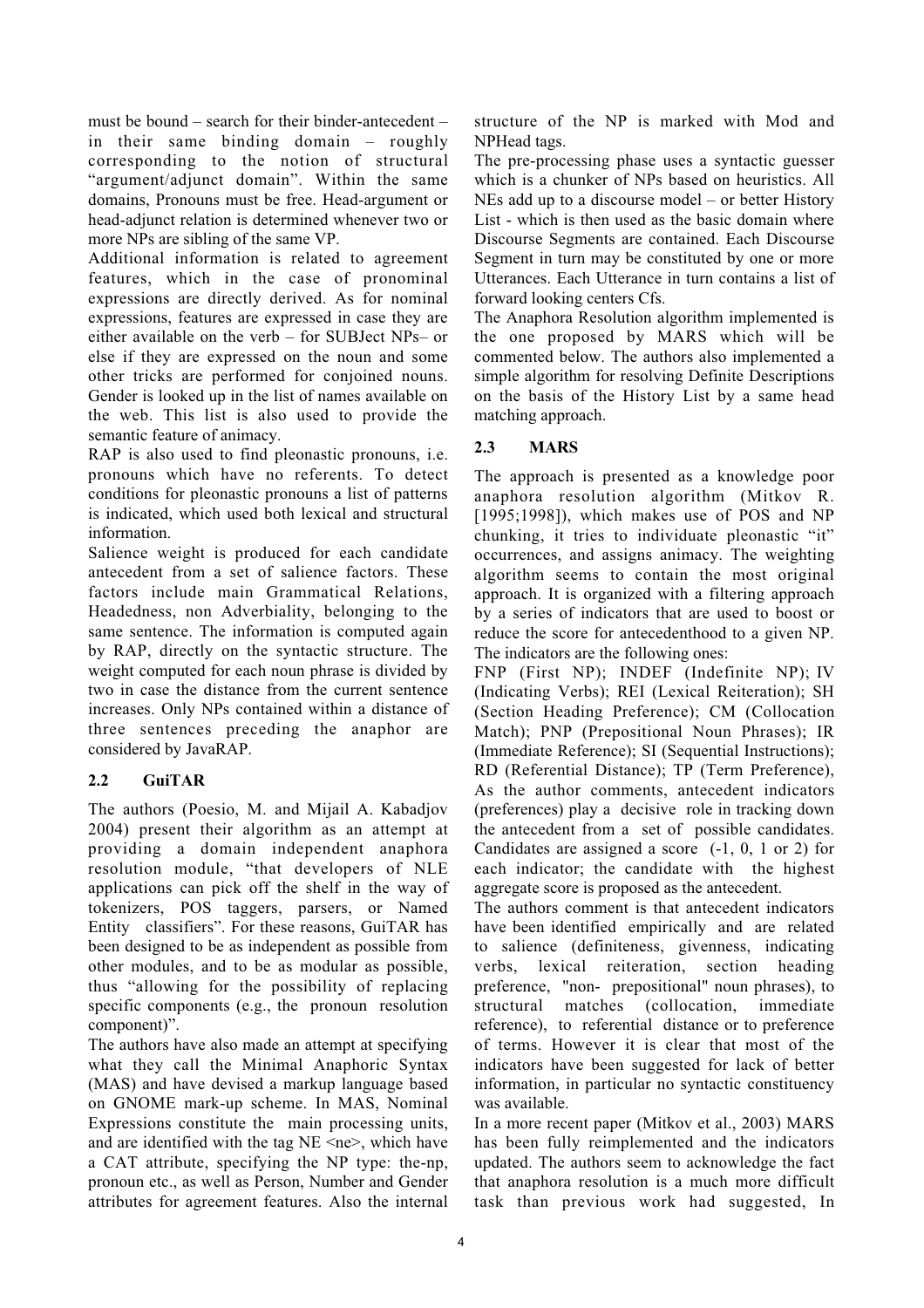unrestricted text analysis, the tasks involved in the anaphora resolution process contribute a lot of uncertainty and errors that may be the cause for low performance measures.

The actual algorithm uses the output of Connexor's FDG Parser, filters instances of "it" and eliminates pleonastic cases, then produces a list of potential antecedents by extracting nominal and pronominal heads from NPs preceding the pronoun. Constraints are then applied to this list in order to produce the "set of competing candidates" to be considered further, i.e. those candidates that agree in number and gender with the pronoun, and also obey syntactic constraints. They also introduced the use of Genetic Algorithms in the evaluation phase.

The new version of MARS includes three new indicators which seem more general and applicable to any text, so we shall comment on them.

Frequent Candidates (FC) – this is a boosting score for most frequent three NPs; Syntactic Parallelism  $(SP)$  – this is a boosting score for NPs with the same syntactic role as the pronoun, roles provided by the FDG-Parser; Boost Pronoun (BP) – pronoun candidates are given a bonus (no indication of conditions for such a bonus).

The authors also reimplemented in a significant way the indicator First NPs which has been renamed, "Obliqueness (OBL) – score grammatical functions, SUBJect > OBJect > IndirectOBJect > Undefined".

MARS has a procedure for automatically identifying pleonastic pronouns: the classification is done by means of 35 features organized into 6 types and are expressed by a mixture of lexical and grammatical heuristics. The output should be a fine-grained characterization of the phenomenon of the use of pleonastic pronouns which includes, among others, discourse anaphora, clause level anaphora and idiomatic cases.

In the same paper, the authors deal with two more important topics: syntactic constraints and animacy identification.

# 3 GETARUNS

In a number of papers (Delmonte 1990;1991; 1992;1994; 2003;2004) and in a book (Delmonte 1992) we described our algorithms and the theoretical background which inspired it. Whereas the old version of the system had a limited vocabulary and was intended to work only in limited domains with high precision, the current version of the system has been created to cope with unrestricted text. In Delmonte (2002), we reported preliminary results obtained on a corpus of anaphorically annotated texts made available by R.Mitkov on his website. Both definite descriptions and pronominal expressions were considered, success rate was at 75% F-measure. In those case we used a very shallow and robust parser which produced only NP chunks which were then used to fire anaphoric processes. However the texts making up the corpus were technical manuals, where the scope and usage of pronominal expressions is very limited.

The current algorithm for anaphora resolution works on the output of a complete deep robust parser which builds an indexed linear list of dependency structures where clause boundaries are clearly indicated; differently from Connexor, our system elaborates both grammatical relations and semantic roles information for arguments and adjuncts. Semantic roles are very important in the weighting procedures. Our system also produces implicit grammatical relations which are either controlled SUBJects of untensed clauses, arguments or adjuncts of relative clauses.

As to the anaphoric resolution algorithm, it is based on the original Sidner's (1983:Chapter 5) and Webber's (1983:Chapter 6) intuitions on Focussing in Discourse. We find distributed, local approaches to anaphora resolution more efficient than monolithic, global ones. In particular we believe that due to the relevance of structural constraints in the treatment of locally restricted classes of pronominal expressions, it is more appropriate to activate different procedures which by dealing separately with non-locally restricted classes also afford separate evaluation procedures. There are also at least two principled reasons for the separation into two classes.

The first reason is a theoretical one. Linguistic theory has long since established without any doubt the existence in most languages of the world of at least two classes: the class of pronouns which must be bound locally in a given domain and the class of pronouns which must be left free in the same domain – as a matter of fact, English also has a third class of pronominals, the so-called long-distance subject-of-consciousness bound pronouns (see Zribi-Hertz A., 1989);

The second reason is empirical. Anaphora resolution is usually carried out by searching antecedents backward w.r.t. the position of the current anaphoric expression. In our approach, we proceed in a clause by clause fashion, weighting each candidate antecedent w.r.t. that domain, trying to resolve it locally. Weighting criteria are amenable on the one hand to linear precedence constraints, with scores assigned on a functional/semantic basis. On the other hand, these criteria may be overrun by a functional ranking of clauses which requires to treat main clauses differently from secondary clauses,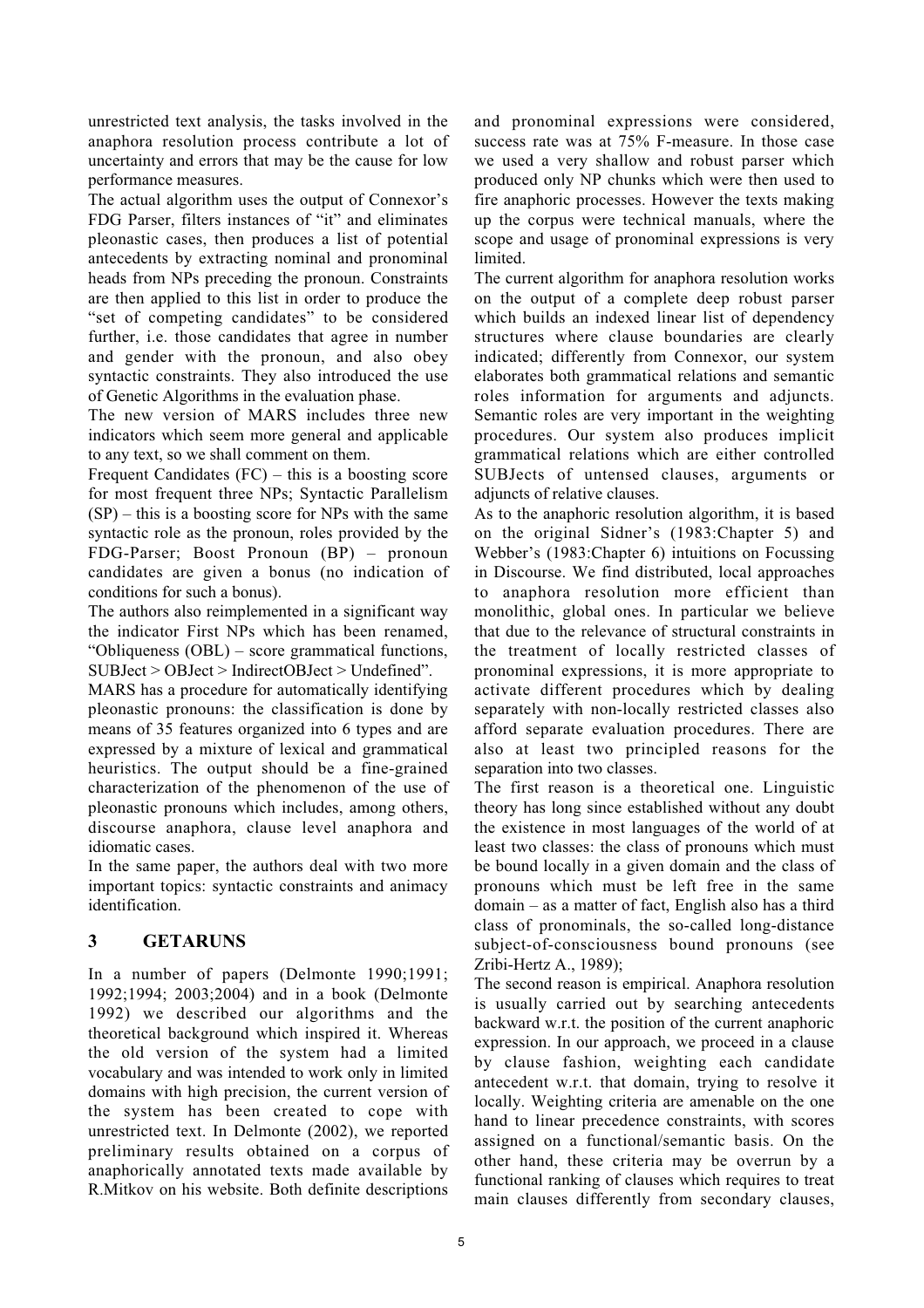and these two differently from complement clauses. On the contrary, global algorithms neglect altogether such requirements: they weight each referring expression w.r.t. the utterance, linear precedence is only physically evaluated, no functional correction is introduced.

#### 3.1 Referential Policies and Algorithms

There are also two general referential policy assumption that we adopt in our approach: The first one is related to pronominal expressions, the second one to referring expressions or entities to be asserted in the History List, and are expressed as follows:

- no more than two pronominal expressions are allowed to refer back in the previous discourse portion;
- at discourse level, referring expressions are stored in a push-down stack according to Persistence principles.

Persistence principles respond to psychological principles and limit the topicality space available to user w.r.t. a given text. It has a bidimensional nature: it is determined both in relation to an overall topicality frequency value and to an utterance number proximity value.

Only "persistent" referring expressions are allowed to build up the History List, where persistence is established on the basis of the frequency of topicality for each referring expression which must be higher than 1. All referring expression asserted as Topic (Secondary, Potential) only once are discarded in case they appeared at a distance measured in 5 previous utterances. Proximate referring expressions are allowed to be asserted in the History List.

In particular, if Mitkov considers the paragraph as the discourse unit most suitable for coreferring and cospecifying operation at discourse level, we prefer to adopt a parameterized procedure which is definable by the user and activated automatically: it can be fired within a number that can vary from every 10 up to 50 sentences. Our procedure has the task to prune the topicality space and reduce the number of perspective topic for Main and Secondary Topic. Thus we garbage-collect all nonrelevant entities. This responds to the empirically validated fact that as the distance between first and second mention of the same referring expression increases, people are obliged to repeat the same linguistic description, using a definite expression or a bare NP. Indefinites are unallowed and may only serve as first mention; they can also be used as bridging expression within opaque propositions. The first procedure is organized as follows:

A. For each clause,

- 1. we collect all referential expressions and weight them (see B below for criteria) – this is followed by an automatic ranking;
- 2. then we subtract pronominal expressions;
- 3. at clause level, we try to bind personal and possessive pronouns obeying specific structural properties; we also bind reflexive pronouns and reciprocals if any, which must be bound obligatorily in this domain;
- 4. when binding a pronoun, we check for disjointness w.r.t. a previously bound pronoun if any;
- 5. all unbound pronouns and all remaining personal pronouns are asserted as "externals", and are passed up to the higher clause levels;

B. Weighting is carried out by taking into account the following linguistic properties associated to each referring expression:

- 1. Grammatical Function with usual hierarchy  $(SUBJ > ARG MOD > OBJ > OBJ2 > IOBJ >$ NCMOD);
- 2. Semantic Roles, as they have been labelled in FrameNet, and in our manually produced frequency lexicon of English;
- 3. Animacy: we use 75 semantic features derived from WordNet, and reward Human and Institution/Company labelled referring expressions;
- 4. Functional Clause Type is further used to introduce penalties associated to those referring expressions which don't belong to main clause.

C. Then we turn at the higher level  $-$  if any  $-$ , and

we proceed as in A., in addition

- 1. we try to bind pronouns passed up by the lower clause levels
	- o if successful, this will activate a retract of the "external" label and a label of "antecedenthood" for the current pronoun with a given antecedent;
	- o the best antecedent is chosen by recursively trying to match features of the pronoun with the first available antecedent previously ranked by weighting;
	- o here again whenever a pronoun is bound we check for disjointness at utterance level.

D. This is repeated until all clauses are examined and all pronouns are scrutinised and bound or left free.

E. Pronouns left free – those asserted as externals – will be matched tentatively with the best candidates provided this time by a "centering-like" algorithm.

Step A. is identical and is recursively repeated until all clauses are processed.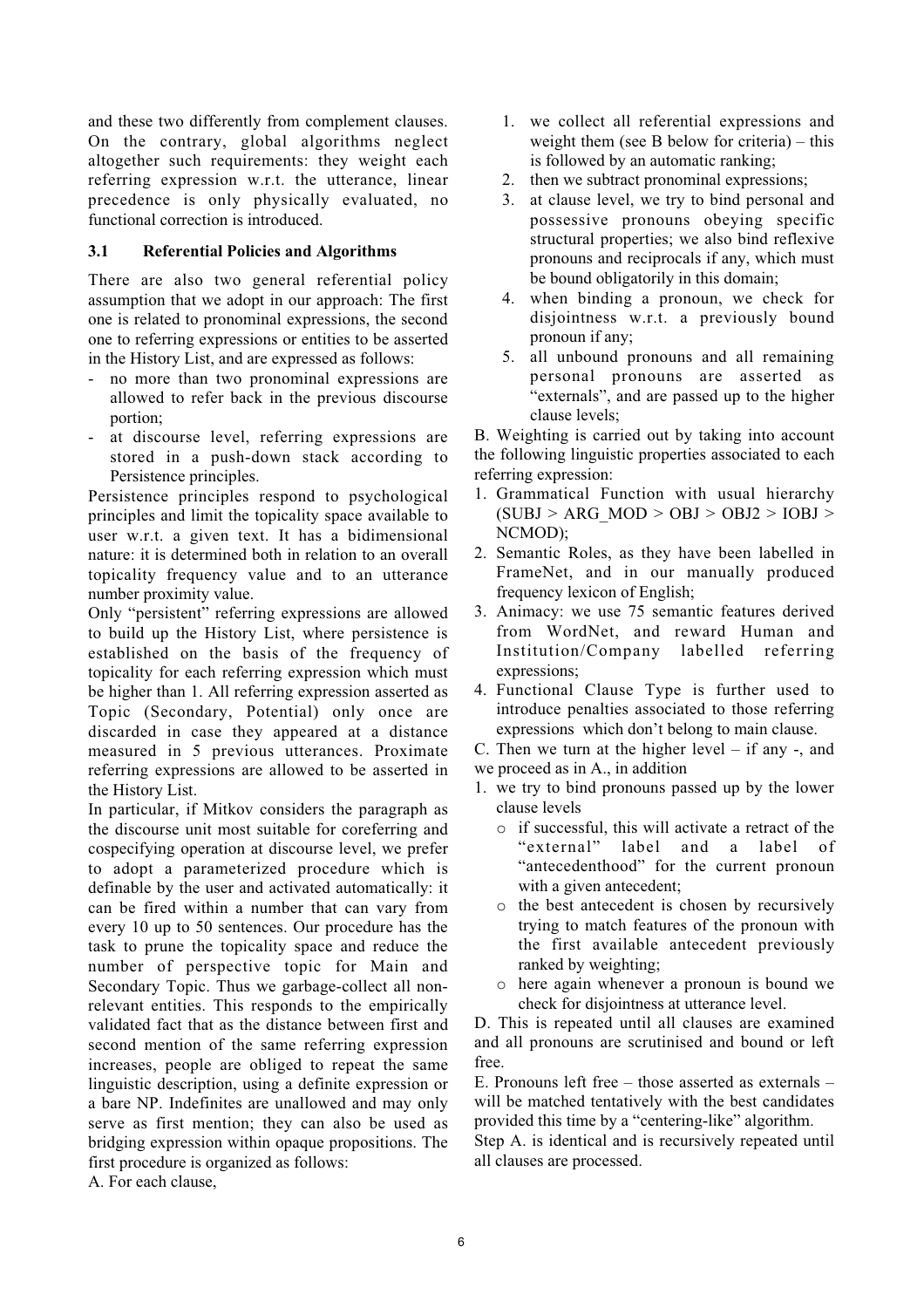Then, we move to step B. which in this case will use all referring expressions present in the utterance, rather than only those available locally.



#### Fig. 1 GETARUNS AR algorithm

#### 3.2 Focussing Revisited

Our version of the focussing algorithm follows Sidner's proposal (Sidner C., 1983; Grosz B., Sidner C., 1986), to use a Focus Stack, a certain Focus Algorithm with Focus movements and data structures to allow for processing simple inferential relations between different linguistic descriptions co-specifying or coreferring to a given entity.

Our Focus Algorithm is organized as follows: for each utterance, we assert three "centers" that we call Main, Secondary and the first Potential Topic, which represent the best three referring expressions as they have been weighted in the candidate list used for pronominal binding; then we also keep a list of Potential Topics for the remaining best candidates. These three best candidates repositories are renovated at each new utterance, and are used both to resolve pronominal and nominal cospecification and coreference: this is done both in case of strict identity of linguistic description and of non-identity. The second case may occur either when derivational morphological properties allow the two referring expressions to be matched successfully, or when a simple hyponym/hypernym relation is entertained by two terms, one of which is contained in the list of referring expressions collected from the current sentence, and the other is among one of the entities stored in the focus list.

The Main Topic may be regarded the Forward Looking Center in the centering terminology or the Current Focus. All entities are stored in the History List (HL) which is a stack containing their morphological and semantic features: this is not to be confused with a Discourse Model - what we did in the deep complete system anaphora resolution module – which is a highly semantically wrought elaboration of the current text. In the HL every new entity is assigned a semantic index which identifies it uniquely. To allow for Persistence evaluation, we also assert rhetorical properties associated to each entity, i.e. we store the information of topicality (i.e. whether it has been evaluated as Main, Secondary or Potential Topic), together with the semantic ID and the number of the current utterance. This is subsequently used to measure the degree of Persistence in the overall text of a given entity, as explained below.

In order to decide which entity has to become Main, Secondary or Potential Topic we proceed as follows:

- we collect all entities present in the History List with their semantic identifier and feature list and proceed to an additional weighting procedure;
- nominal expressions, they are divided up into four semantic types: definite, indefinite, bare NPs, quantified NPs. Both definite and indefinite NP may be computed as new or old entity according to contextual conditions as will be discussed below and are given a rewarding score;
- we enumerate for each entity its persistence in the previous text, and keep entities which have frequency higher than 1, we discard the others;
- we recover entities which have been asserted in the HL in proximity to the current utterance, up to four utterances back;
- we use this list to "resolve" referring expressions contained in the current utterance;
- if this succeeds, we use the "resolved" entities as new Main, Secondary, and Potential Topics and assert the rest in the Potential Topics stack;
- if this fails also partially we use the best candidates in the weighted list of referring expressions to assert the new Topics. It may be the case that both resolved and current best candidates are used, and this is by far the most common case.

#### 4. Evaluation and General Discussion

Evaluating anaphora resolution systems calls for a reformulation of the usual parameters of Precision and Recall as introduced in IR/IE field: in that case, there are two levels that are used as valuable results; a first stage where systems are measured for their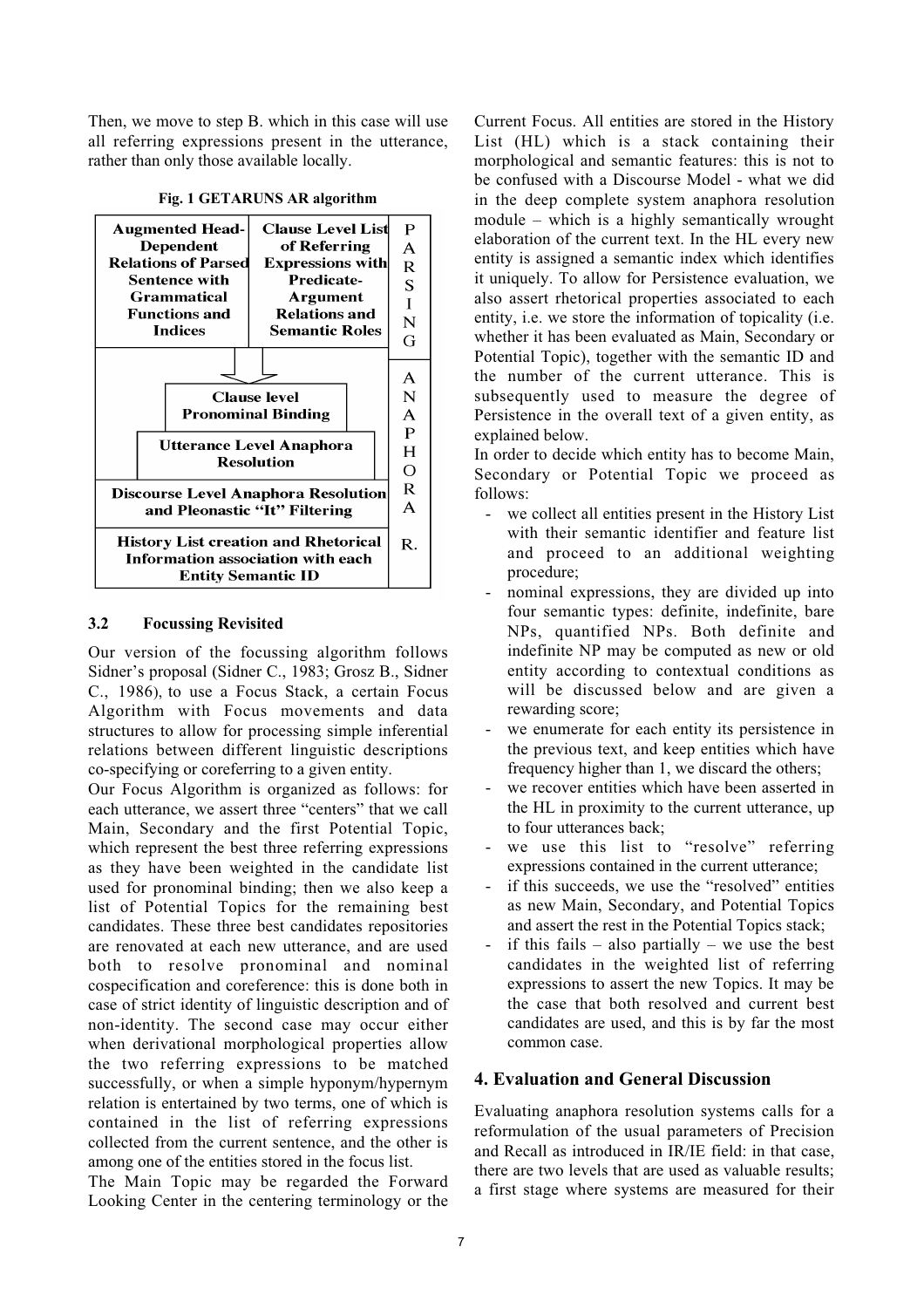capacity to retrieve/extract relevant items from the corpus/web (coverage-recall). Then a second stage follows in which systems are evaluated for their capacity to match the content of the query (accuracy-precision). In the field of IR/IE items to be matched are usually constituted by words/phrases and pattern-matching procedures are the norm. However, for AR systems this is not sufficient and NLP heavy techniques are used to get valuable results. As Mitkov also notes, this phase jeopardizes the capacity of AR systems to reach satisfactory accuracy scores simply because of its intrinsic weakness: none of the off-the-shelf parsers currently available overcomes 90% accuracy.

To clarify these issues, we present here below two Tables: in the first one we report data related to the vexed question of whether pleonastic "it" should be regarded as part of the task of anaphora resolution or rather part of a separate classification task – as suggested in a number of papers by Mitkov. In the former case, they should contribute to the overall anaphora resolution evaluation metrics; in the latter case they should be compute separately as a case of classification over all occurrences of "it" in the current dataset and discarded from the overall count. Even though we don't agree fully with Mitkov's position, we find it useful to deal with "it" separate, due to its high inherent ambiguity. Besides, it is true

that the AR task is not like any Information Retrieval task.

In Table 1 below we reported figures for "it" in order to evaluate the three algorithms in relation to the classification task. Then in Table 2. we report general data where we computed the two types of accuracy reported in the literature. In Table 1 we split results for "it" into Wrong Reference vs Wrong Classification: following Mitkov, in case we only computed anaphora related cases and disregarded those cases of "it" which were wrongly classified as expletives. Expletive "it" present in the text are 189: so at first we computed coverage and accuracy with the usual formula that we report below. Then we subtracted wrongly classified cases from the number of total "it" found in one case (following Mitkov who claims that wrongly classified "it" found by the system should not count; in another case, this number is subtracted from the total number of "it" to be found in the text. Only for MARS we then computed different measures of Coverage and Accuracy. If we regard this approach worth pursuing, we come up with two Adjusted Accuracy measures which are related to the revised total numbers of anaphors by the two subtractions indicated above.

We computed manually all third person pronominal expressions and came up with a figure 982 which is

|                            | <b>MARS</b>       | JavaRAP           | GuiTAR         | <b>GETARUNS</b>  |  |  |
|----------------------------|-------------------|-------------------|----------------|------------------|--|--|
| Coverage                   | $(86.2\%)$<br>163 | 188 (99.5%)       | 188 (99.5%)    | $(91\%)$<br>171  |  |  |
| Accuracy 1                 | 63 $(33.3\%)$     | $(38.6\%)$<br>73  | 75 (39.7%)     | $(46\%)$<br>87   |  |  |
| Wrong Classification       | 44                | 49                | 64             | 53               |  |  |
|                            | 163-44=119        | $189-49=140$      | $189-64=125$   | $189 - 53 = 136$ |  |  |
|                            | $189 - 44 = 145$  |                   |                |                  |  |  |
| Wrong Reference            | 56                | 66                | 49             | 32               |  |  |
| Accuracy 2                 | $(38.6\%)$<br>63  |                   |                |                  |  |  |
| <b>Adjusted Accuracy 2</b> | $(52.9\%)$<br>63  |                   |                |                  |  |  |
| <b>Adjusted Accuracy 3</b> | $(43.4\%)$<br>63  | $(52.1\%)$<br>73. | $(60\%)$<br>75 | $(64\%)$         |  |  |

Table 1. Expletive "it" compared results

only confirmed by one of the three systems considered: JavaRAP. Pronouns considered are the following one, lower case and upper case included: Possessives – his, its, her, hers, their, theirs

Personals – he, she, it, they, him, her, it, them (where "it" and "her" have to be disambiguated) Reflexives – himself, itself, herself, themselves

There are 16 different wordforms. As can be seen from the table below, apart from JavaRAP, none of the other systems considered comes close to 100% coverage.

Computing general measures for Precision and Recall we have three quantities (see also Poesio & Kabadjov):

 $\Box$  total number of anaphors present in the text;

 $\Box$  anaphors identified by the system;

 $\Box$  correctly resolved anaphors.

Formulas related to Accuracy/Success Rate or Precision are as follows: Accuracy $1 =$  number of successfully resolved anaphors/number of all anaphors; Accuracy $2$  = number of successfully resolved anaphors/number of anaphors found (attempted to be resolved). Recall - which should correspond to Coverage - we come up with formula: R= number of anaphors found /number of all anaphors to be resolved (present in the text). Finally the formula for F-measure is as follows:  $2*P*R/(P+R)$  where P is chosen as Accuracy 2.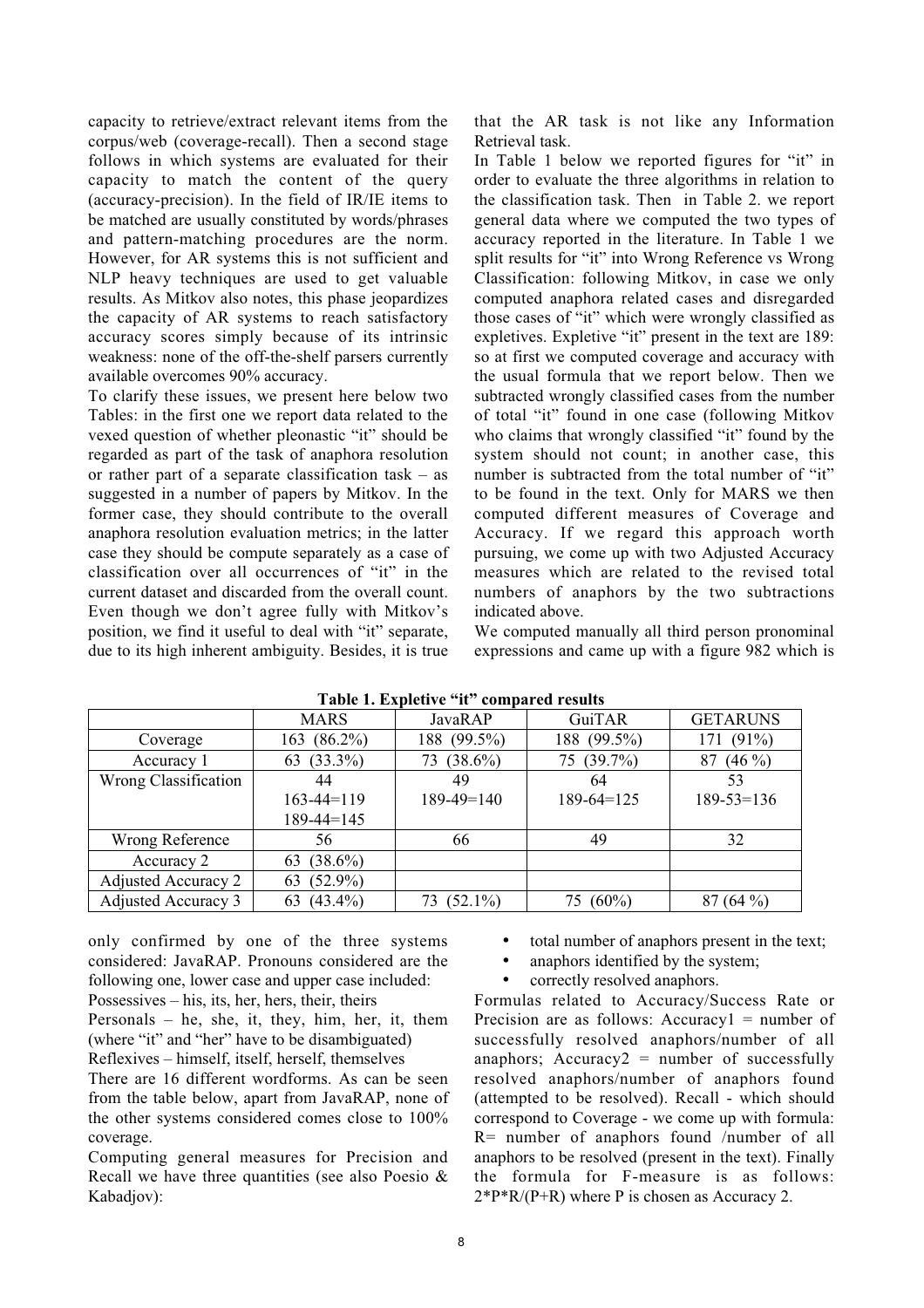|                 | COVERAGE    | <b>ACCURACY 1</b> | ACCURACY 2      | F-measure |
|-----------------|-------------|-------------------|-----------------|-----------|
| <b>MARS</b>     | 936 (95.3%) | 403/982 (41.5%)   | 403/903 (43%)   | 59.26%    |
| JavaR AP        | 981 (100%)  | 490/982 (49.9%)   | 490/981 (50%)   | $66.7\%$  |
| <b>GUITAR</b>   | 824 (84.8%) | 445/982 (45.8%)   | 445/824 (54%)   | 65.98%    |
| <b>GETARUNS</b> | 885 (90.1%) | 555/982 (56.5%)   | 555/885 (62.7%) | 73.94%    |

Table 2. Overall results Coverage/Accuracy

In absolute terms best accuracy figures have been obtained by GETARUNS, followed by JavaRAP. So it is still thanks to the classic Recall formula that this result stands out clearly. We also produced another table which can however only be worked out for our system, which uses a distributed approach. We managed to separate pronominal expressions in relation to their contribution at the different levels of anaphora resolution considered: clause level, utterance level, discourse level. At clause level, only those pronouns which must be bound locally are checked, as is the case with reflexive pronouns, possessives, some cases of expletive 'it': both arguments and adjuncts may contribute the appropriate antecedent. At utterance level, in case the sentence is complex or there is more than one clause, also personal subject/object pronouns may be bound (if only preferentially so). Eventually, those pronouns which do not find an antecedent are regarded discourse level pronouns.

We collapsed under CLAUSE all pronouns bound at clause and utterance level; DISCOURSE contains only sentence external pronouns. Expletives have been computed in a separate column.

|                | CLAUSE | <b>DISCOURSE</b> | <b>EXPLETIVES</b> | <b>TOTALS</b> |
|----------------|--------|------------------|-------------------|---------------|
| Pronouns found | 410    | 366              | 109               | 885           |
| Correct        | 266    | າາາ<br>∠∠∠       |                   | ر ر ر         |
| Errors made    | .44    | 44               | 42                | 330           |

As can be noticed easily, the highest percentage of pronouns found is at Clause level: this is not however the best performance of the system, which on the contrary performs better at discourse level. Expletives contribute by far the highest correct result. We also found correctly 47 'there' expletives and 6 correctly classified pronominal 'there' which however have been left unbound. The system also found 48 occurrences of deictic discourse bound "this" and "that", which corresponds to the full coverage.

Finally, nominal expressions: the History List (HL) has been incremented up to 2243 new entities. The system identified 2773 entities from the HL by matching their linguistic description. The overall number of resolution actions taken by the Discourse Level algorithm is 1861: this includes both cases of nominal and pronominal expressions. However, since only 366 can be pronouns, the remaining 1500 resolution actions have been carried out on nominal expressions present in the HL. If we compare these results to the ones computed by GuiTAR, which assign semantic indices to NamedEntities disregarding their status of anaphora, we can see that the whole text is made up of 12731 NEs. GuiTAR finds 1585 cases of identity relations between a NE and an antecedent. However, GuiTAR introduces always new indices and creates local antecedent-referring expression chains rather than repeating the same index of the chain head. In this way, it is difficult if not impossible to compute how many times the text corefers/cospecifies to the same referring expressions. On the contrary, in our case, this can be easily computed by counting how many times the same semantic index is being repeated in a "resolution" or "identity" action of the anaphora resolution algorithm. For instance, the Jury is coreferred/cospecified 12 times; Price Daniel also 12 times and so on.

# 5. Conclusions

The error rate of both Charniak's and Connexor's as reported in the literature, is approximately the same, 20%; this notwithstanding, MARS has a slightly reduced coverage when compared with JavaRAP, 96%. GuiTAR has the worst coverage, 85%. As to accuracy, none of the three algorithms overruns 50%: JavaRAP has the best score 49.9%. However GETARUNS has 63% correct score, with 90% coverage.

There are at least three reasons why our system has a better performance: one is the presence of a richer functional and semantic information as explained above, which comes with augmented headdependent structures. Second reason is the decision to split the referential process into two and treat utterance level pronominal expressions separately from discourse level ones. Third reason is the way in which discourse level anaphora resolution is